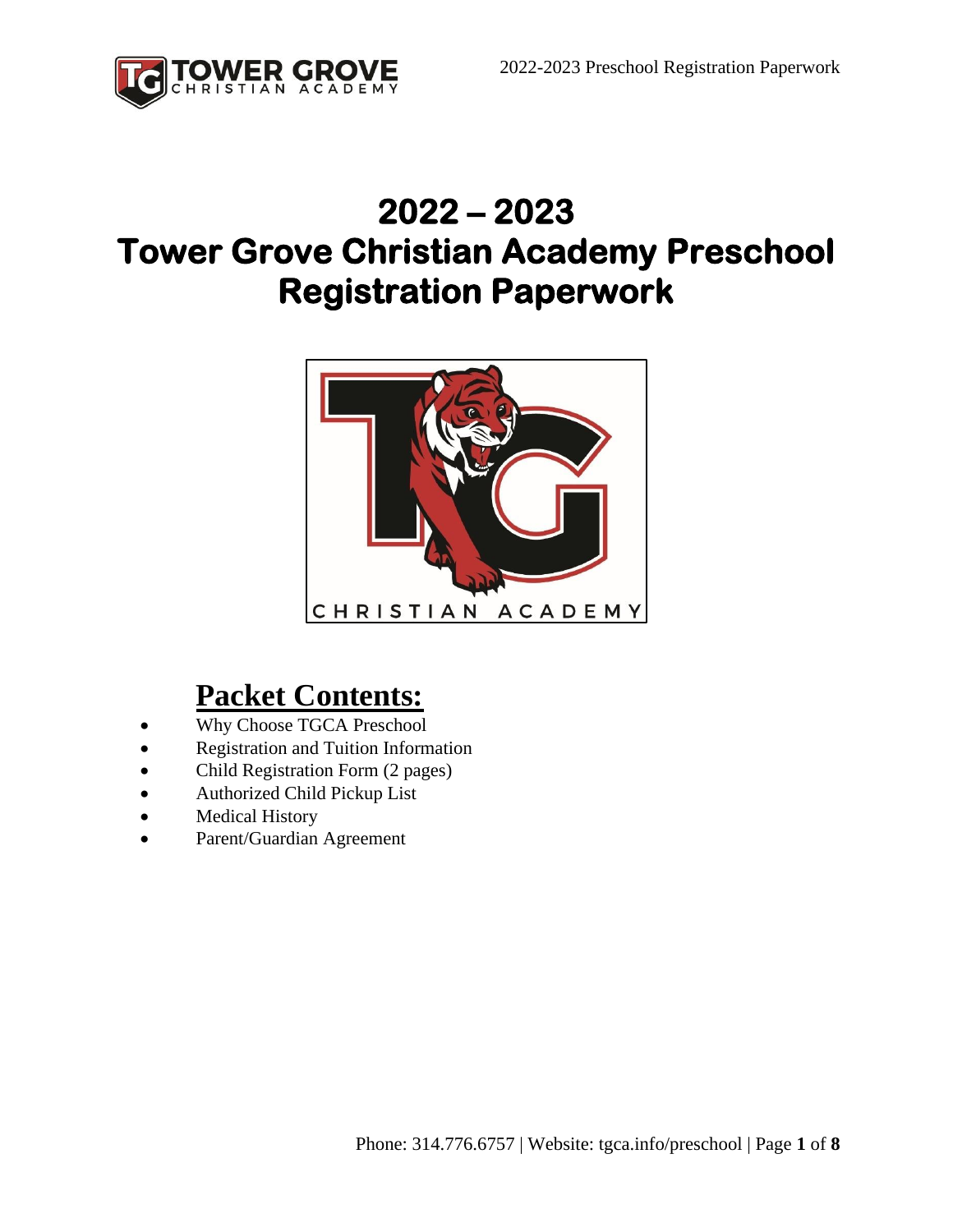

#### **Why Choose Tower Grove Christian Academy Preschool?**

- Age- appropriate classrooms
- Bible-based curriculum
- Two snacks and hot lunch included in tuition
- Indoor and Outdoor Playgrounds
- On and off campus events and activities
- Music and P.E. classes offered throughout the school year
- Secure Building
- Brightwheel App for communication

Tower Grove Christian Academy Preschool provides quality early childhood education for each child who enters our doors. We strive to be a blessing to each child, their family, and the community that surrounds us.

The Preschool at Tower Grove Christian Academy is nestled in the Shaw Neighborhood on the corner of Tower Grove and Magnolia between Tower Grove Park and the renowned Missouri Botanical Garden. Our partnership with each of these institutions allows us full access that can be used as an extension to the classrooms and we can experience nature as God created it.

We believe that one of the goals of a Christian education is to develop and train children's character. God says "Train up a child in the way he should go: and when he is old, he will not depart from it" (Proverbs 22:6). In order to succeed in our mission, we also strive to:

- 1. Create a healthy atmosphere physically, mentally, and spiritually.
- 2. Foster a desire in each child to discover God's love and the wonders of his creation.
- 3. Provide an environment where each child is respected and accepted as an individual and foster development of an emotionally healthy and happy child.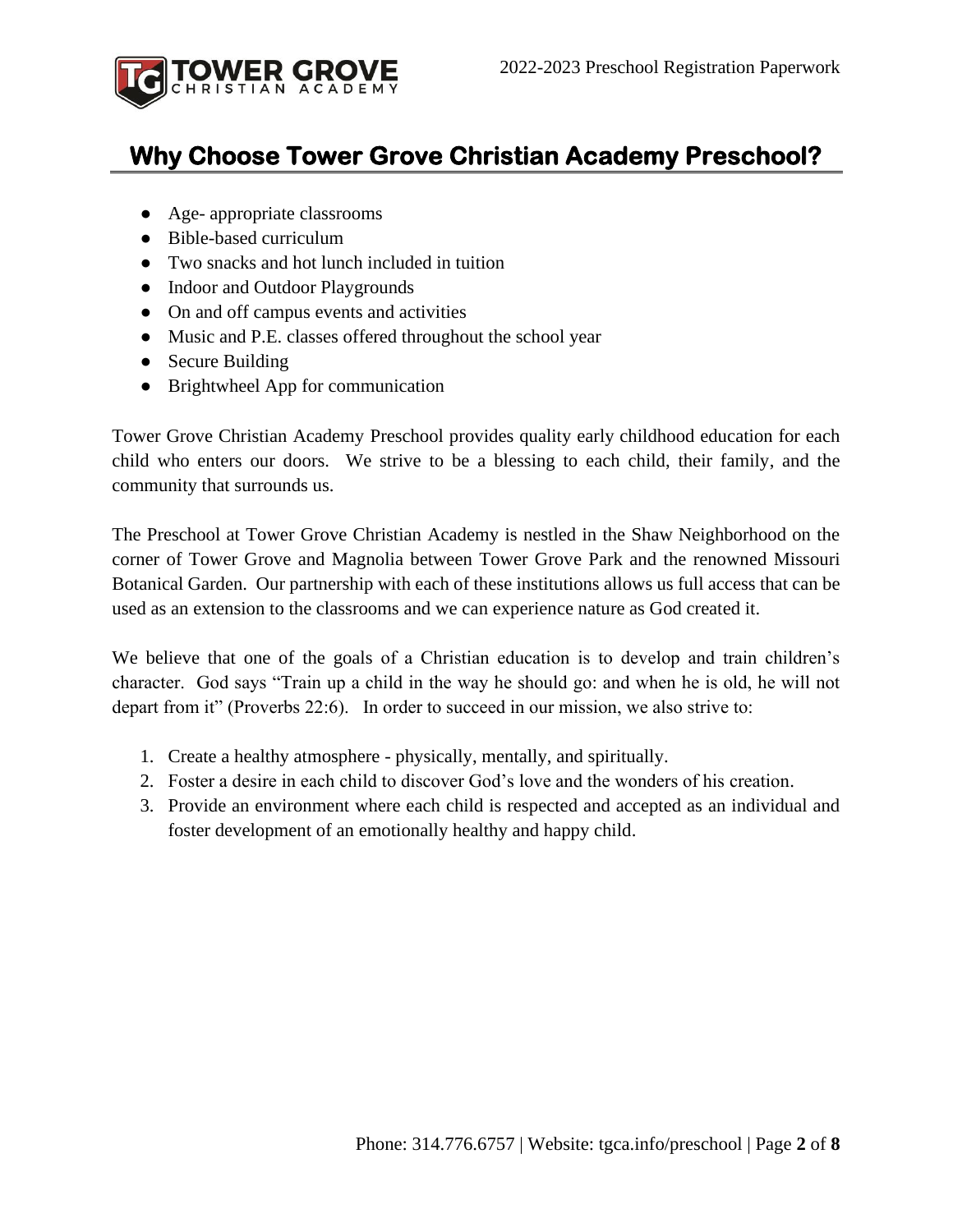

## **Registration and Tuition Information**

#### **Registration Fee**

(effective January 2021)

A non-refundable Registration Fee of \$175 per child is due upon enrollment.

#### **Tuition**

|                | 1 <sup>st</sup> Child | $2nd$ Child | 3rd Child |
|----------------|-----------------------|-------------|-----------|
| <b>Infants</b> | \$1260                | \$1010      |           |
| 1 year old     | \$1260                | \$1010      | \$630     |
| 2 year old     | \$735                 | \$590       | \$370     |
| 3-5 year old   | \$650                 | \$520       | \$325     |

#### **Late Pick-up Fees**

A late fee is assessed after 6:00pm as follows:

- 6:00pm-6:10pm =  $$7.00$
- 6:11pm-6:20pm =  $$15.00$
- \$2.00 per minute charges thereafter

All times are recorded by the office clock.

#### **Tuition Management**

TGCA has contracted with FACTS Management Company to manage our tuition payments. FACTS Management Company serves over 4,000 schools nationwide and is the industry leader in tuition management for private and faith-based schools.

Please know there will be an annual fee for enrolling in FACTS. Once your account is set up, you will receive an initial invoice/statement from FACTS. It will list your total tuition and fee balance for the upcoming school year along with instructions on how to enroll in a payment plan online.

There is no reduction in tuition for absence, holidays, or weather-related days.

Tower Grove Christian Academy requires a two-week notice should you remove your child from our program. There will be no refunds without a two-week notice.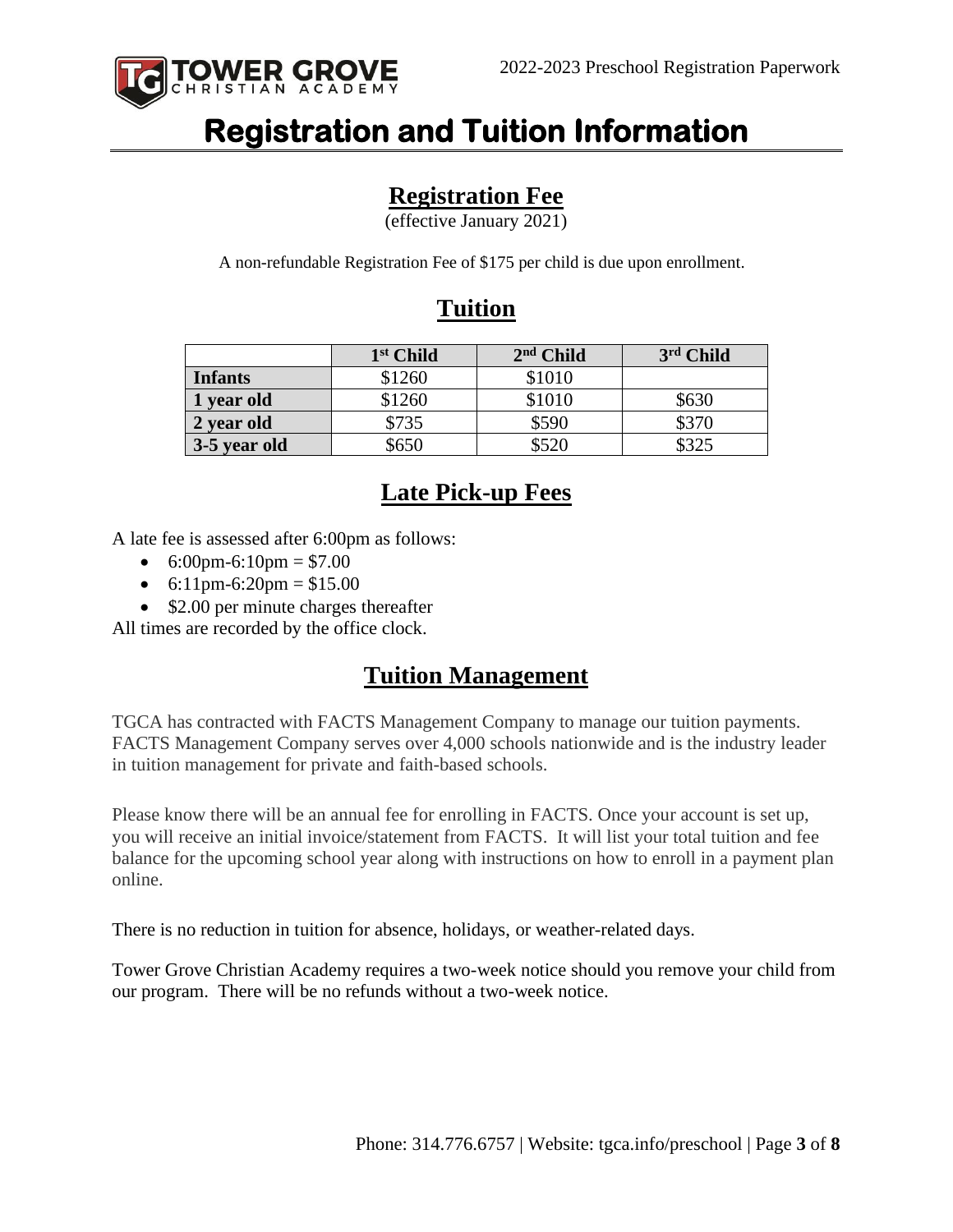

### **Child Registration Form**

Applicants for admission are considered without regard to sex, race, or national origin. *Please print legibly.*

| Today's Date:<br><b>Preferred Start Date:</b>                                                                                                            |                    |                                 |         |                       |
|----------------------------------------------------------------------------------------------------------------------------------------------------------|--------------------|---------------------------------|---------|-----------------------|
| <b>Child's Information:</b>                                                                                                                              |                    |                                 |         |                       |
| Name:                                                                                                                                                    | Last               |                                 | First   | Middle                |
| Age:                                                                                                                                                     | <b>Birth Date:</b> | MM/DD/YYYY                      | Gender: | <b>Male or Female</b> |
| Address:                                                                                                                                                 |                    |                                 |         |                       |
| <b>Parent/Guardian 1's Information:</b>                                                                                                                  | <b>Street</b>      | City, State                     |         | Zip                   |
| Name:                                                                                                                                                    |                    | Are you the parent or guardian? |         |                       |
|                                                                                                                                                          |                    |                                 |         |                       |
| Phone:                                                                                                                                                   |                    | Email:                          |         |                       |
| Address:                                                                                                                                                 | <b>Street</b>      | City, State                     |         | Zip                   |
| Place of Employment and Address                                                                                                                          |                    |                                 |         | Work #:               |
| <b>Parent/Guardian 2's Information:</b>                                                                                                                  |                    |                                 |         |                       |
| Name:                                                                                                                                                    |                    | Are you the parent or guardian? |         |                       |
| Phone:                                                                                                                                                   |                    | Email:                          |         |                       |
| Address:<br><b>Street</b>                                                                                                                                |                    | City, State                     |         | Zip                   |
| Place of Employment and Address                                                                                                                          |                    |                                 |         | Work #:               |
| <b>Emergency Information:</b>                                                                                                                            |                    |                                 |         |                       |
| Please list the names of 3 persons (relatives, neighbors, etc.) who will assume temporary care of your child until you are available:<br>Contact 1 Name: |                    | Relation:                       |         |                       |
|                                                                                                                                                          |                    |                                 |         |                       |
| Phone:                                                                                                                                                   |                    | Email:                          |         |                       |
| Address:                                                                                                                                                 | <b>Street</b>      | City, State                     |         | Zip                   |
| Contact 2 Name:                                                                                                                                          |                    | Relation:                       |         |                       |
| Phone:                                                                                                                                                   |                    | Email:                          |         |                       |
| Address:                                                                                                                                                 | <b>Street</b>      | City, State                     |         | Zip                   |
| Contact 3 Name:                                                                                                                                          |                    | Relation:                       |         |                       |
| Phone:                                                                                                                                                   |                    | Email:                          |         |                       |
| Address:                                                                                                                                                 | <b>Street</b>      | City, State                     |         | Zip                   |

Continued on next page.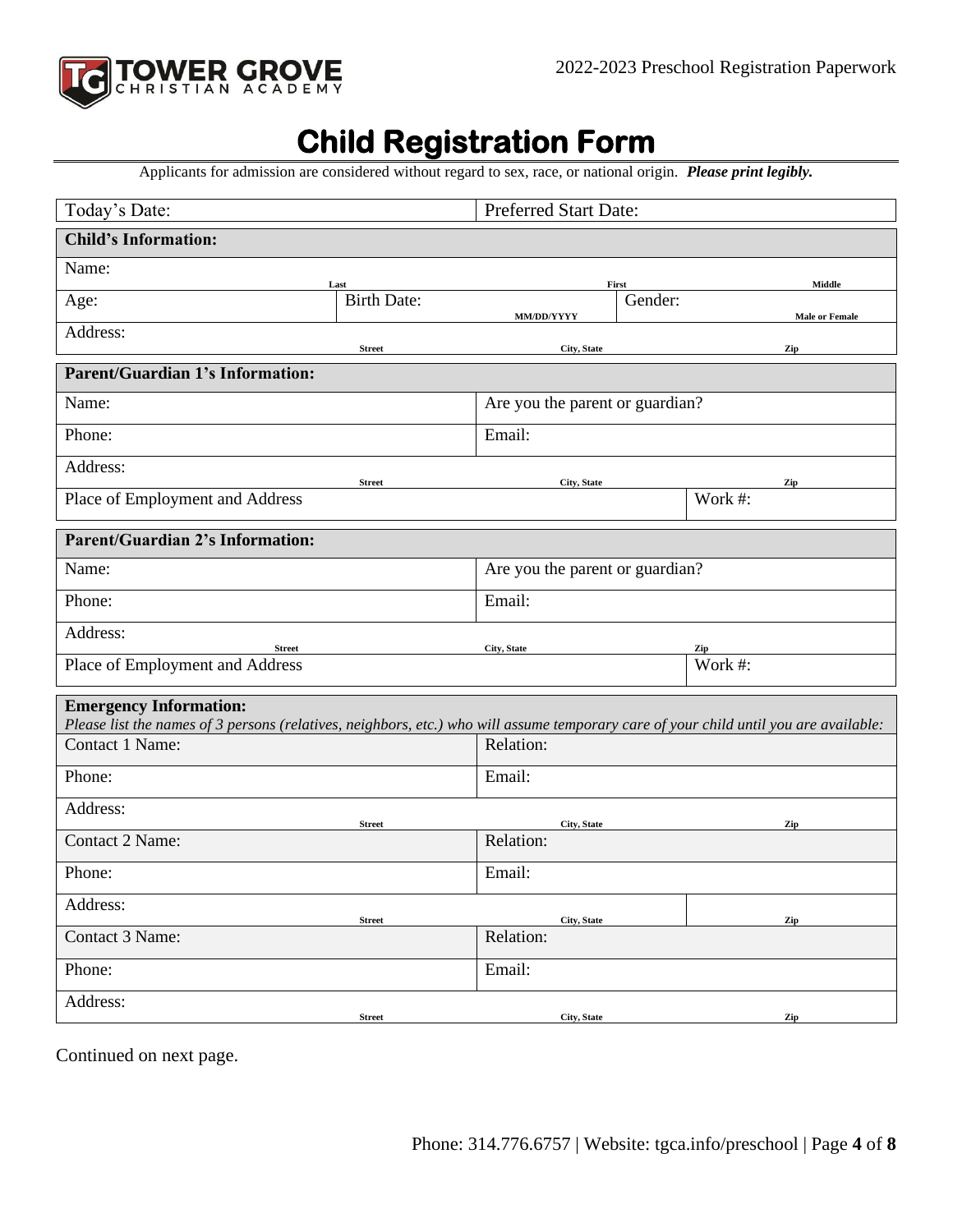

| <b>Health and Development Information:</b>                                                                                                                                                                                                                                            |                                  |  |                                          |                                                                        |
|---------------------------------------------------------------------------------------------------------------------------------------------------------------------------------------------------------------------------------------------------------------------------------------|----------------------------------|--|------------------------------------------|------------------------------------------------------------------------|
| Child's Physician:                                                                                                                                                                                                                                                                    |                                  |  | Phone:                                   |                                                                        |
| Hospital Affiliation:                                                                                                                                                                                                                                                                 |                                  |  | Phone:                                   |                                                                        |
| List all allergies and any symptoms.                                                                                                                                                                                                                                                  |                                  |  |                                          |                                                                        |
|                                                                                                                                                                                                                                                                                       |                                  |  |                                          |                                                                        |
| Does your child have frequent illnesses? $\Box Y \Box N$<br>If yes, please explain.                                                                                                                                                                                                   |                                  |  |                                          |                                                                        |
|                                                                                                                                                                                                                                                                                       |                                  |  |                                          |                                                                        |
| Does your child have any eating habits or difficulties? $\Box Y \Box N$<br>If yes, please explain.                                                                                                                                                                                    |                                  |  |                                          |                                                                        |
|                                                                                                                                                                                                                                                                                       |                                  |  |                                          |                                                                        |
| Preferred hand: $\Box$ Right $\Box$ Left $\Box$ No Preference                                                                                                                                                                                                                         |                                  |  |                                          | Any suspected hearing, vision, or speech difficulties? $\Box Y \Box N$ |
| Age toilet training began?                                                                                                                                                                                                                                                            | Age daytime control established? |  |                                          | Age nighttime control was established?                                 |
| <b>Family/Household Information:</b>                                                                                                                                                                                                                                                  |                                  |  |                                          |                                                                        |
| Sibling 1 Name:                                                                                                                                                                                                                                                                       |                                  |  |                                          | Age:                                                                   |
| Sibling 2 Name:                                                                                                                                                                                                                                                                       |                                  |  |                                          | Age:                                                                   |
| Sibling 3 Name:                                                                                                                                                                                                                                                                       |                                  |  |                                          | Age:                                                                   |
| Sibling 4 Name:                                                                                                                                                                                                                                                                       |                                  |  |                                          | Age:                                                                   |
| List individuals, other than parents/guardians and siblings listed above, who live in your home and their relationship to                                                                                                                                                             |                                  |  |                                          |                                                                        |
| your child:                                                                                                                                                                                                                                                                           |                                  |  |                                          |                                                                        |
| <b>General Information:</b>                                                                                                                                                                                                                                                           |                                  |  |                                          |                                                                        |
| Are there any unusual situations or other information we should know about your child? $\Box Y \Box N$<br>If yes, please explain.                                                                                                                                                     |                                  |  |                                          |                                                                        |
|                                                                                                                                                                                                                                                                                       |                                  |  |                                          |                                                                        |
| Has your child attended any preschool in the past? $\Box Y \Box N$                                                                                                                                                                                                                    |                                  |  |                                          |                                                                        |
| If yes, where and how long?<br>Phone:                                                                                                                                                                                                                                                 |                                  |  |                                          |                                                                        |
| Permission to take photographs or videos? $\Box Y \Box N$                                                                                                                                                                                                                             |                                  |  |                                          |                                                                        |
| Church now attending or preference:                                                                                                                                                                                                                                                   |                                  |  | Do you attend regularly? $\Box Y \Box N$ |                                                                        |
| Do you attend Sunday School or Bible Study? $\Box$ Y $\Box$ N                                                                                                                                                                                                                         |                                  |  |                                          |                                                                        |
| How did you hear about Tower Grove Christian Academy Preschool?                                                                                                                                                                                                                       |                                  |  |                                          |                                                                        |
| Please read and sign the following statement:<br>I hereby attest that the information give above is correct and accurate. I also understand that this information will be<br>kept confidential and will only be used in the event that payment is past due as stated in the handbook. |                                  |  |                                          |                                                                        |
| Parent Signature:<br><u> 1980 - Jan Barbara (j. 1980)</u>                                                                                                                                                                                                                             |                                  |  |                                          |                                                                        |
| Parent Signature:<br>Date: $\overline{\phantom{a}}$<br><u> 1989 - Johann Barbara, martxa alemaniar amerikan a</u>                                                                                                                                                                     |                                  |  |                                          |                                                                        |

Phone: 314.776.6757 | Website: tgca.info/preschool | Page **5** of **8**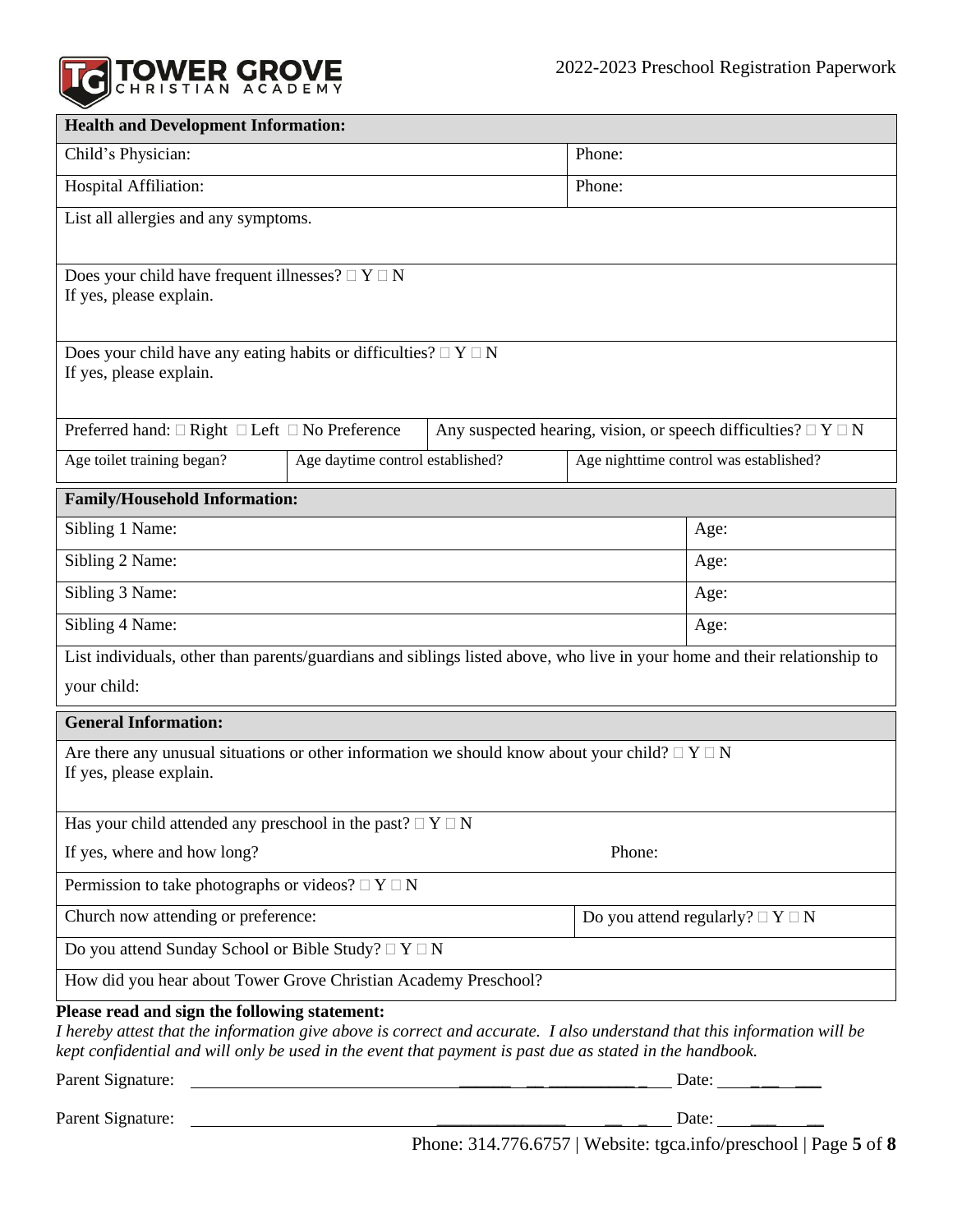

## **Authorized Child Pickup List**

Name(s) of your child/children that attend Tower Grove Christian Academy Preschool:

| c       |  |
|---------|--|
|         |  |
| ⌒<br>м. |  |

The following individuals are authorized to pick up my child/children:

| <b>Name</b> | Relationship | Phone (include area code) |
|-------------|--------------|---------------------------|
|             |              |                           |
|             |              |                           |
|             |              |                           |
|             |              |                           |
|             |              |                           |
|             |              |                           |

In the event that someone other than the individuals listed above would need to pick up your child/children, please send a written note to your child's teacher. Please include the full name of the person who will be responsible for picking up your child/children, the date they will be picking up, and sign and date the note. Thank you!

| Print Parent/Guardian Name: | Date: |
|-----------------------------|-------|
| Parent/Guardian Signature:  | Date: |
|                             |       |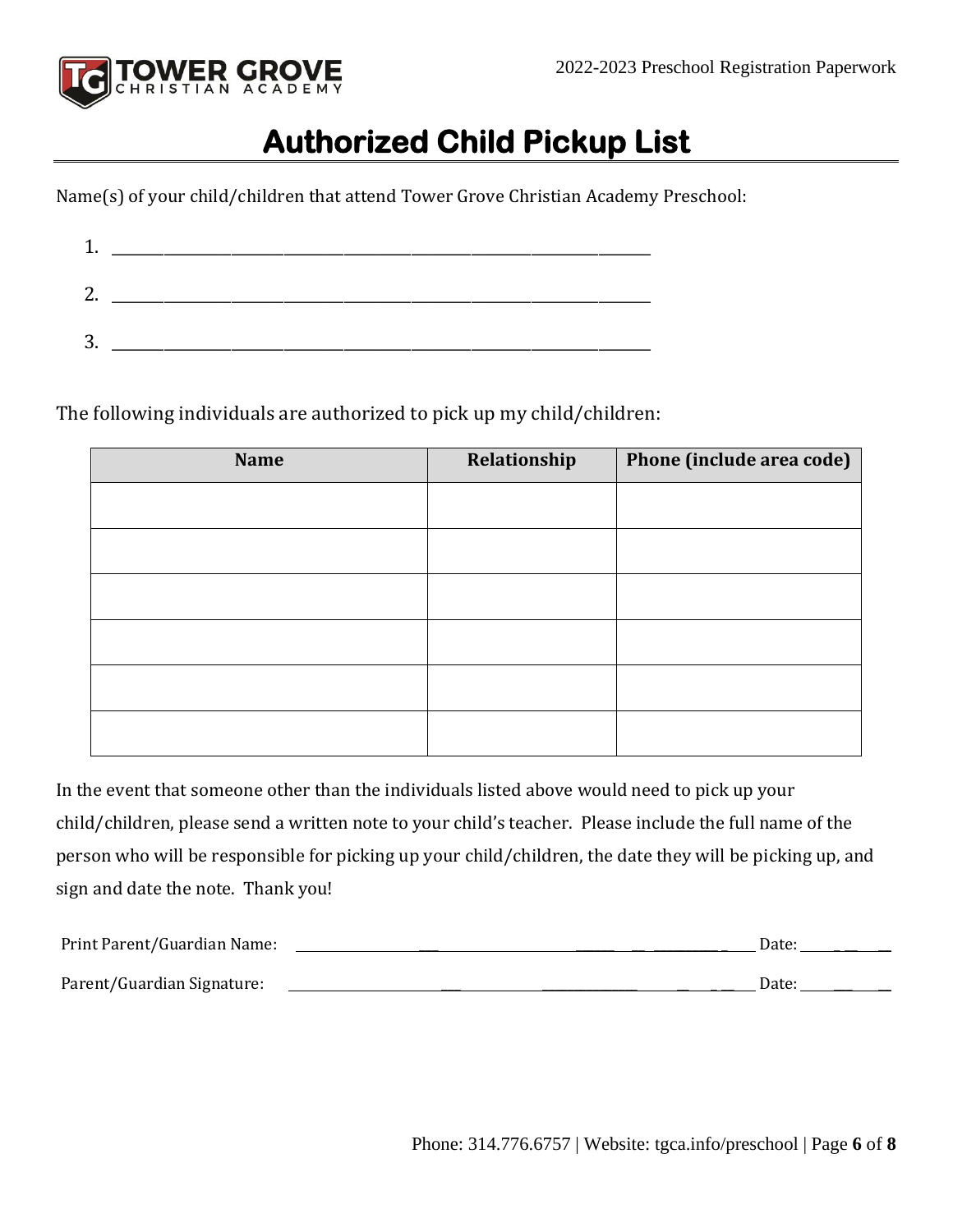

# **Medical History**

Please have this information completed and signed by a physician. Return the completed information to:

Tower Grove Christian Academy 4257 Magnolia Avenue

St. Louis, MO 63110

| Name:                                                                                                          |         |                          |             | Birth date: |         |  |
|----------------------------------------------------------------------------------------------------------------|---------|--------------------------|-------------|-------------|---------|--|
| General physical condition >>><br>At present time:                                                             |         |                          |             |             |         |  |
| For the past year:<br>Serious illness, accidents, or surgeries and dates:                                      |         |                          |             |             |         |  |
|                                                                                                                |         |                          |             |             |         |  |
|                                                                                                                |         |                          |             |             |         |  |
| Allergies:                                                                                                     |         |                          | Asthma:     |             |         |  |
| Frequent colds/sore throats?                                                                                   |         | Frequent ear infections? |             |             |         |  |
|                                                                                                                | Dose #1 | Dose #2                  | Dose #3     | Dose #4     | Dose #5 |  |
| DTP/DT                                                                                                         |         |                          |             |             |         |  |
| Polio                                                                                                          |         |                          |             |             |         |  |
| Hib                                                                                                            |         |                          |             |             |         |  |
| Hepatitis B                                                                                                    |         |                          |             |             |         |  |
| <b>MMR</b>                                                                                                     |         |                          |             |             |         |  |
| <b>PVC</b>                                                                                                     |         |                          |             |             |         |  |
| (pneumococcal)<br>Varicella                                                                                    |         |                          |             |             |         |  |
|                                                                                                                |         |                          |             |             |         |  |
| Tuberculin test(s) result (may be submitted separately):                                                       |         |                          |             |             |         |  |
| Any other comments or recommendations:                                                                         |         |                          |             |             |         |  |
|                                                                                                                |         |                          |             |             |         |  |
|                                                                                                                |         |                          |             |             |         |  |
| I have examined the above-named child and verify that this child's medical history and current state of health |         |                          |             |             |         |  |
| $\Box$ are $\Box$ are not satisfactory in a preschool program.<br>Physician's Name (printed):                  |         |                          |             | Date:       |         |  |
|                                                                                                                |         |                          |             |             |         |  |
| Physician's Signature:                                                                                         |         |                          |             | Phone:      |         |  |
| Name of practice:                                                                                              |         |                          |             |             |         |  |
| Address:                                                                                                       |         |                          |             |             |         |  |
|                                                                                                                | Street  |                          | City, State | Zip         |         |  |

Phone: 314.776.6757 | Website: tgca.info/preschool | Page **7** of **8**